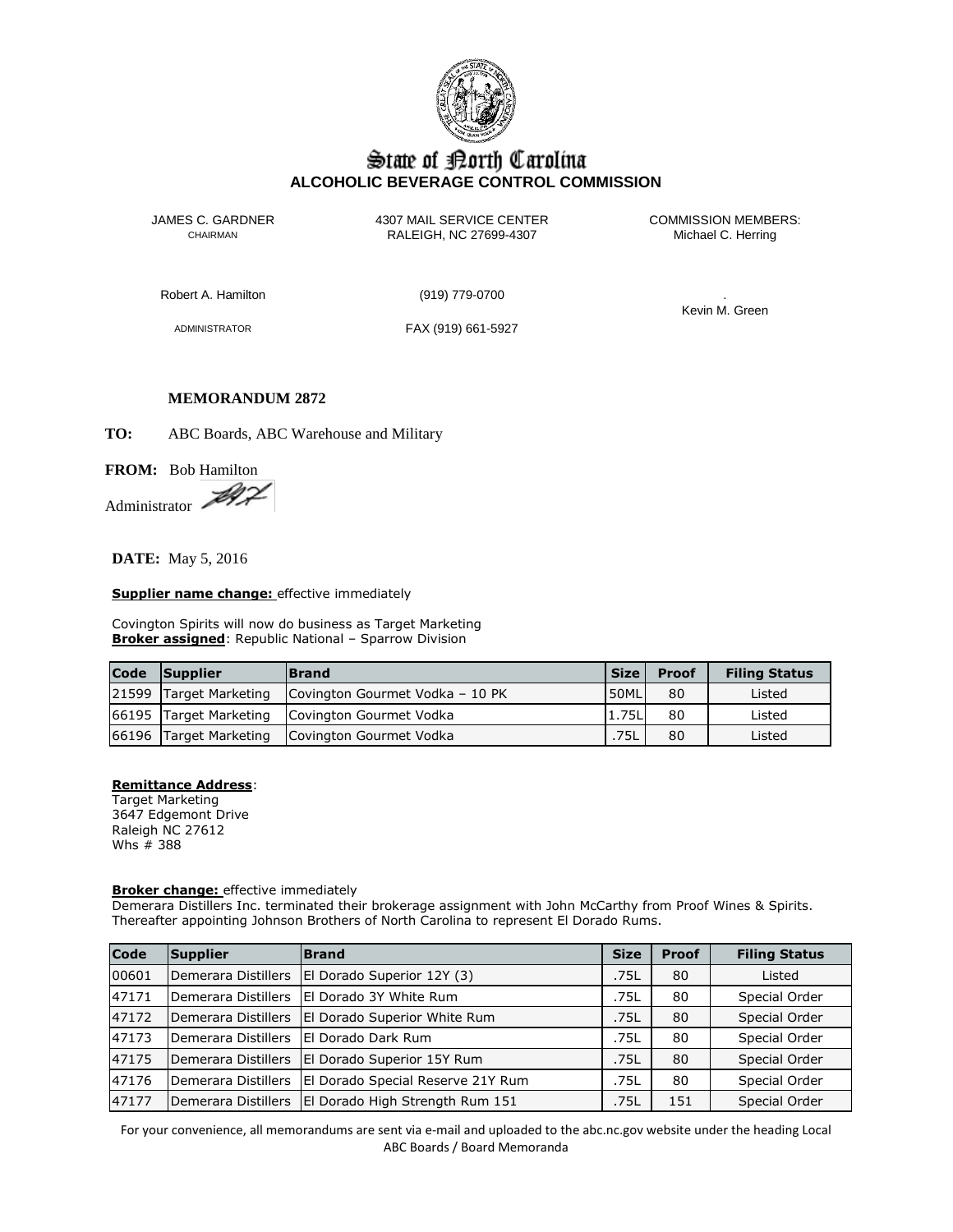| 47178 | Demerara Distillers   El Dorado Spiced Rum                     | 75L  | 80 | Special Order |
|-------|----------------------------------------------------------------|------|----|---------------|
| 47179 | Demerara Distillers   El Dorado 6Pk (2 ea. 12Y, 15Y, & 18Y Rum | .75L | 80 | Special Order |

# **Supplier change: effective June 1, 2016**

Sidney Frank Importing's current agreement with Black Forest Distillers will expire on May 31, 2016, Black Forest Distillers has appointed Pernod Ricard to be the importer of the Monkey 47 brand, effective June 1, 2016. Southern Wine & Spirits has been appointed broker.

| <b>Code</b> | <b>New Supplier</b>  | Brand     | lSize | <b>IProof</b> | <b>Filing Status</b> |
|-------------|----------------------|-----------|-------|---------------|----------------------|
| 42675       | <b>Pernod Ricard</b> | Moneky 47 | .375L | <b>94</b>     | Special Order        |

## **Broker Changes:** effective June 1, 2016

Total Beverage Solution appoints Johnson Brothers of NC as their broker for the following products.

| Code  | <b>Supplier</b> | <b>Brand</b>                       | <b>Size</b> | <b>Proof</b> | <b>Filing Status</b> |
|-------|-----------------|------------------------------------|-------------|--------------|----------------------|
| 20555 | Total Beverage  | Amaro Montenegro w/GL              | .75L        | 46           | Christmas            |
| 50970 | Total Beverage  | Vecchia Romagna Etichetta Nera 10Y | .75L        | 80           | Special Order        |
| 34529 | Total Beverage  | Ballechin #8 Sauternes Cask        | .75L        | 86           | Special Order        |
| 47993 | Total Beverage  | IRon Abuelo Aneio 12Y              | .75L        | 80           | Special Order        |
| 47995 | Total Beverage  | Ron Abuelo Anejo 7Y                | .75L        | 80           | Special Order        |
| 47996 | Total Beverage  | Ron Abuelo Anejo                   | .75L        | 80           | Special Order        |
| 63735 | Total Beverage  | Molinari Caffe Ligueur             | .75L        | 72           | Special Order        |
| 63556 | Total Beverage  | Limoncello Di Capril               | .75L        | 64           | Special Order        |
| 34464 | Total Beverage  | lEdradour Un-Chillfiltered         | .75L        | 92           | Special Order        |
| 34465 | Total Beverage  | Edradour Single Highland           | .75L        | 86           | Special Order        |

## **Broker Changes:** effective immediately

Southern Wine & Spirits has been appointed broker representative for Call Family Distiller's brands.

| Code | Supplier | <b>Brand</b>                                                      | <b>Size</b> | <b>Proof</b> | <b>Filing Status</b> |
|------|----------|-------------------------------------------------------------------|-------------|--------------|----------------------|
|      |          | 66441 Call Family Distillers The Uncatchable Sour Mash Apple Pie  | .75L        | 70           | Listed               |
|      |          | 66442 Call Family Distillers The Uncatchable Sour Mash Cherry     | .75L        | 101          | Listed               |
|      |          | 66443 Call Family Distillers The Uncatchable Sour Mash Moonshine  | .75L        | 101          | Listed               |
|      |          | 66444 Call Family Distillers The Uncatchable Sour Mash Strawberry | .75L        | 101          | Listed               |

# **Broker Changes:** effective immediately

Southern Wine & Spirits has been appointed broker representative for Outer Banks Craft Distilling

| <b>Code</b> | Supplier                                                  | <b>Brand</b> | <b>Size</b> | <b>Proof</b> | <b>Filing Status</b> |
|-------------|-----------------------------------------------------------|--------------|-------------|--------------|----------------------|
|             | 66600 Outer Banks Craft Distilling Kill Devil Rum         |              | .75L        | 80           | Listed               |
|             | 66603 Outer Banks Craft Distilling   Kill Devil Pecan Rum |              | .75L        | 80           | Listed               |

### **Broker Changes**: effective June 1

As of June 1, 2016 Broadslab Distillery will act as their own broker.